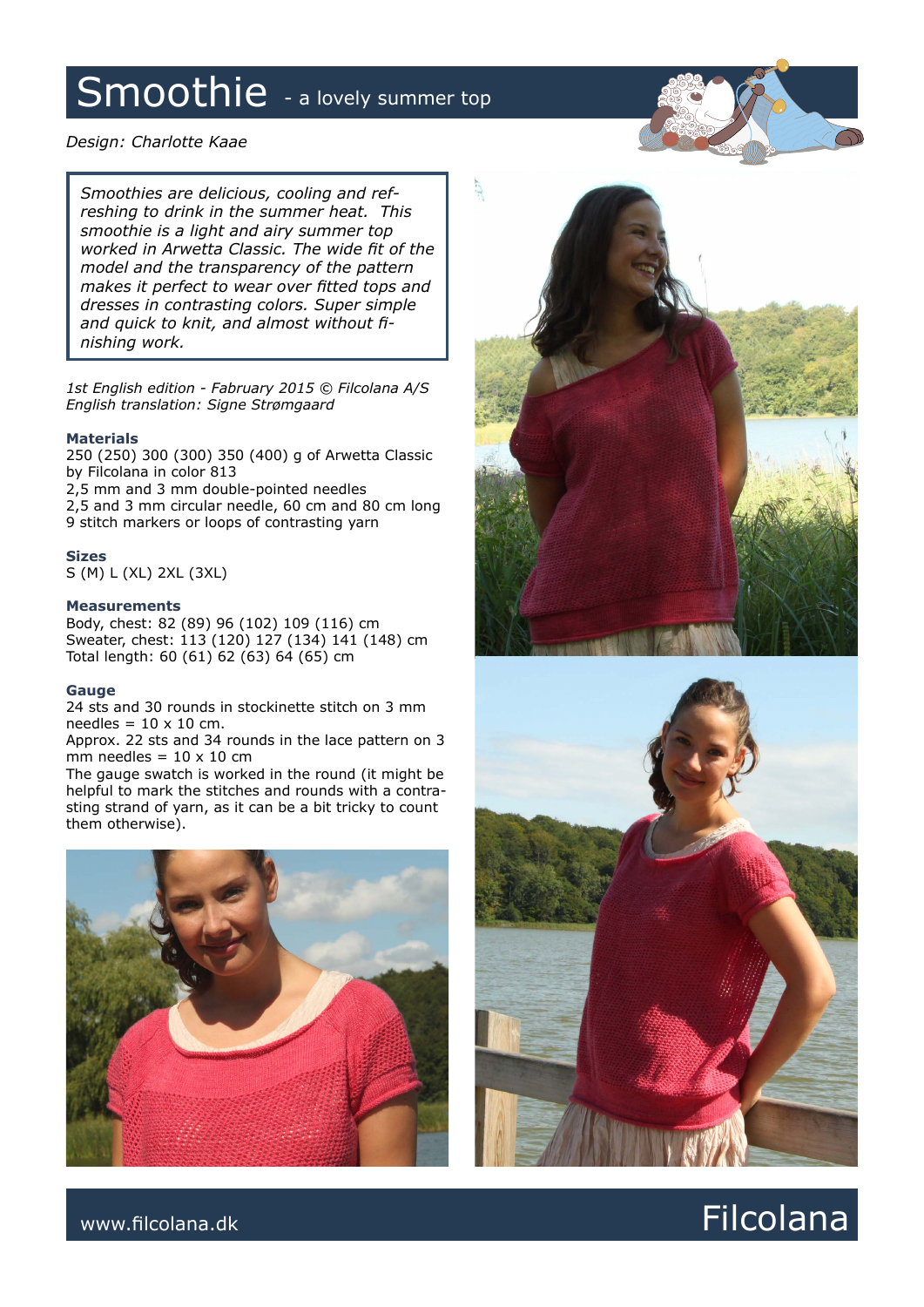## Smoothie Page 2

#### **Special abbreviations**

M1: Make 1. Increase one stitch by lifting the chain between sts onto the left needle and knitting it through the back loop.

Ssk: Slip, slip, knit; slip 2 stitches one at a time as if to knit, then knit the 2 stitches together through the back loops.

Sssk: Slip, slip, slip, knit; slip 3 stitches one at a time as if to knit, then knit the 3 stitches together through the back loops.

St st: Stockinette stitch.

#### **Directions for knitting**

The t shirt is worked in the round from the bottom up. The work is turned inside out, when working the lace pattern. The sleeves are worked from the RS and then joined with the body with the WS turned out. The raglan yoke is then worked, after which the work is turned again, and the stockinette stitch section is worked and bound off.

#### **Lace pattern (also see chart)**

**Round 1:** \*k2tog, yo\*. Repeat from \* to \* to end of round.

**Round 2:** Knit all sts. Repeat round 1 and 2.

**Note:** When working decreases in the lace pattern, it is important that each yarn over has a corresponding k2tog, so the stitch count does not change. If there are not enough stitches for one, then the other must also be left out, and the stitches worked in stockinette stitch instead.

#### **Body**

Cast on 248 (264) 280 (296) 312 (328) sts on a 2,5 mm circular needle. Join in the round, place marker for the beginning of the round and work 5 rounds in stockinette stitch. Change to a 3 mm circular needle and continue in stockinette stitch until the work measures 10 (10) 12 (12) 14 (14) cm.

Turn the work inside out, so the WS faces outward. Switch the first and last stitch on the needle to avoid a hole in the work. Work in the lace pattern until the lace pattern measures 40 (41) 40 (41) 40 (41) cm (or the desired length - remember that the amount of yarn changes if you change the length). Next round: Divide the work into front and back: Place 20 sts on a stitch holder, work 104 (112) 120 (128) 136 (144) sts in pattern, place 20 sts on a stitch holder, work in pattern to end of round. Let the work rest, while the sleeves are knit.

#### **Sleeves**

Cast on 84 (90) 96 (102) 108 (114) sts on 2,5 mm double-pointed needle. Join in the round, place marker for the beginning of the round and work 5 rounds in stockinette stitch. Change to 3 mm double-pointed needles and continue in stockinette stitch until the work measures 5 cm. Place the first 20 sts of the round on a stitch holder for the armhole  $= 64$  (70) 76



(82) 88 (94) sts on the needle. Work a second sleeve the same way as the first. turn the sleeves WS out and join them with the body on the circular needle, over where stitches are places on stitch holders for the armholes on either side of the body. There are now 336 (364) 392 (420) 448 (476) sts on the needle.

#### **Raglan**

Place a marker on each of the 4 places where the sleeves meet the front and back.

Purl 5 sts before and after each of the 4 markers and work the remaining stitches in the lace pattern. Work 8 rounds straight in this way, then start working decreases:

Start at the first marker, p5, \*k3tog, work in lace pattern to 8 sts before the next marker, sssk, p10\*, repeat from \* to \* another 2 times, k3tog, work in lace pattern to 8 sts before the next marker, sssk, p5. Work these decreases every 4th round a total of 3 (4) 5 (6) 7 (8) times = 288 (300) 312 (324) 336 (348) sts on the needle.

**Next round:** Turn the work RS out, and switch the